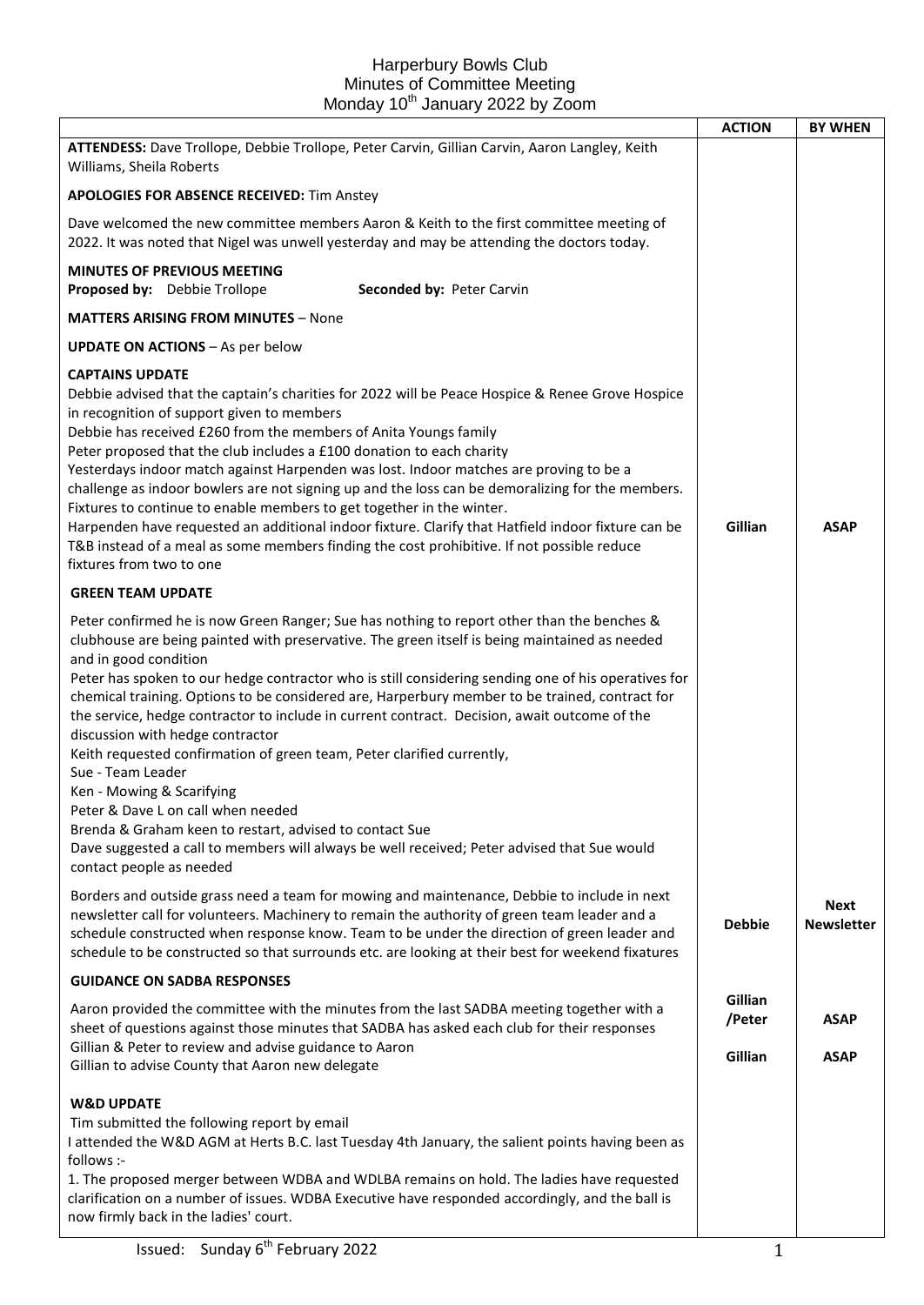|                                                                                                                                                                                                                                                                                                                                                                                                                                                                                                   | <b>ACTION</b>             | <b>BY WHEN</b>                   |
|---------------------------------------------------------------------------------------------------------------------------------------------------------------------------------------------------------------------------------------------------------------------------------------------------------------------------------------------------------------------------------------------------------------------------------------------------------------------------------------------------|---------------------------|----------------------------------|
| 2. Similarly, the venue for the match between WDBA and WDLBA on 3rd August next is yet to be<br>confirmed,                                                                                                                                                                                                                                                                                                                                                                                        |                           |                                  |
| 3. Information on the District competitions can be accessed on the<br>website www.wanddba.co.uk and the handbooks will be available at the April Council Meeting.<br>4. It had been hoped to arrange an annual match between WDBA and SADBA but there has been a<br>dearth of response from St.Albans. Does anyone know of any problems within SADBA that may be                                                                                                                                  |                           |                                  |
| contributing to this?<br>5. The President for the coming season is Arthur Devereaux of Bushey Bowls Club, the retiring<br>President being Alan Lewington of Watford Cassio B.C.<br>The Association is healthy financially and has a strong executive and committee.                                                                                                                                                                                                                               |                           |                                  |
| Gillian advised that the Friday evening league is scheduled for the 3/6/22 which is the platinum<br>jubilee bank holiday and cannot not be rescheduled                                                                                                                                                                                                                                                                                                                                            |                           |                                  |
| <b>FIXTURES UPDATE</b>                                                                                                                                                                                                                                                                                                                                                                                                                                                                            |                           |                                  |
| Gillian advised that the fixture card is substantially complete and will be ready to publish at the<br>end of the month.<br>Items outstanding                                                                                                                                                                                                                                                                                                                                                     |                           |                                  |
| Mens HCL, the scheduled matches usually start at 6.00/6.15pm.<br>➤<br>Batchwood have requested a 2.00pm start and Barnet have requested a 4.00pm start -<br>Committee agreed to trial the changes for this year and request feedback for next year (4<br>yes, 1 Abstention, 1 no)<br>Date & time county & district entries agreed as 19/09/22<br>➤<br>Date for AGM agreed as 7/11/22<br>≻                                                                                                         | Gillian                   | <b>ASAP</b>                      |
| Date for Presentation Lunch agreed as either 25/26/11/22, Debbie to check availability<br>➤<br>2022 publishing of fixtures agreed to be electronic per 2021 with 8 hard copies for those<br>➤<br>that cannot access email                                                                                                                                                                                                                                                                         | <b>Debbie</b>             | <b>ASAP</b>                      |
| Aaron has volunteered to be men's selector but as this role is not one currently voted for at the<br>AGM the committee decided in the spirt of openness and transparency that all members to be<br>notified of the role by newsletter, details of the role to be given together and notifying that Aaron<br>has volunteered                                                                                                                                                                       |                           |                                  |
| Aaron sought clarification of which matches we have committed to, Gillian confirmed COUNTY<br>Club League (Two Fours) SADBA Jones Cup (2 Rinks), Bob Vise Trophy (Knock Out over four rinks,<br>singles, pairs, triples & fours, Triples League (Friday home & away) W&D Triples Evening League<br>(Friday home & away), Griffin Cup (2 Rinks) details to be included in newsletter                                                                                                               | Gillian/<br><b>Debbie</b> | <b>Next</b><br><b>Newsletter</b> |
| <b>POLLING STATION &amp; BLOORS</b>                                                                                                                                                                                                                                                                                                                                                                                                                                                               |                           |                                  |
| Gillian updated the committee regarding Eve Richardson advise at the AGM that we should obtain<br>written permission from Bloors regarding the clubhouse being used as a "pop up" polling station.<br>All attempts to get John Lindsay Commercial Director to respond have failed.<br>Charlie Waumsley (engineer) has confirmed on behalf of Bloors in writing that this is OK and St<br>Albans council have been advised. Historically Charlie has approved/agreed things on behalf of<br>Bloors |                           |                                  |
| Since then, Eve has come back and advised again that we should have it in writing from a director<br>in charge of leases and legal. These contacts are not known<br>After some discussion the committee agreed that Gillian would contact Charlie for contacts in<br>their legal department and if these were not forthcoming the matter to be escalated to<br>Andy Thomas                                                                                                                        | Gillian                   | <b>ASAP</b>                      |
| <b>FEEDBACK FROM AGM</b>                                                                                                                                                                                                                                                                                                                                                                                                                                                                          |                           |                                  |
| Feedback by word of mouth & text has been most members are very supportive of committee<br>and whilst the AGM was very difficult with an individual pushing their own agenda and points<br>raised with no decision or outcome wanted it was handled very well by committee.                                                                                                                                                                                                                       |                           |                                  |
| It was raised that prior to the AGM there was a lot of winding up by a trustee over previous<br>committee decisions which did not include g the committee in the circulation which provided a<br>very negative backdrop to the evening<br>Keith suggested that the committee should consider the AGM being run like similar public sector                                                                                                                                                         |                           |                                  |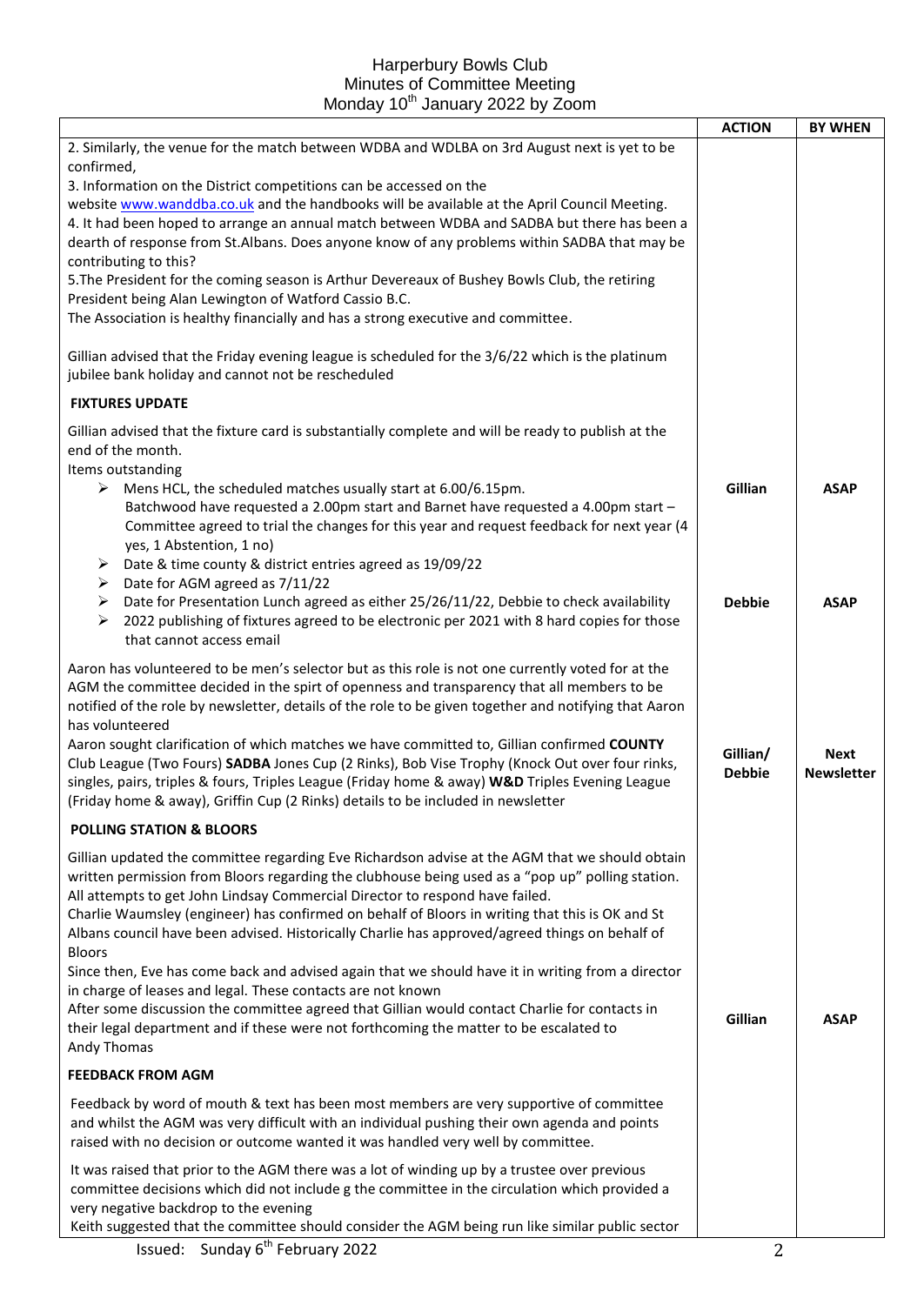|                                                                                                                                                                                                                                                                                                                                                                                                                                                                                                                                                                                                                                                                                                                                                                                                                                                                                                                                                                                                                                                                                                                                                                                                                                                                                                                                                                                                                                                                                                                                                                               | <b>ACTION</b>            | <b>BY WHEN</b>             |
|-------------------------------------------------------------------------------------------------------------------------------------------------------------------------------------------------------------------------------------------------------------------------------------------------------------------------------------------------------------------------------------------------------------------------------------------------------------------------------------------------------------------------------------------------------------------------------------------------------------------------------------------------------------------------------------------------------------------------------------------------------------------------------------------------------------------------------------------------------------------------------------------------------------------------------------------------------------------------------------------------------------------------------------------------------------------------------------------------------------------------------------------------------------------------------------------------------------------------------------------------------------------------------------------------------------------------------------------------------------------------------------------------------------------------------------------------------------------------------------------------------------------------------------------------------------------------------|--------------------------|----------------------------|
| meetings where a person has a limited time to speak and may only speak once on a particular<br>point                                                                                                                                                                                                                                                                                                                                                                                                                                                                                                                                                                                                                                                                                                                                                                                                                                                                                                                                                                                                                                                                                                                                                                                                                                                                                                                                                                                                                                                                          |                          |                            |
| Keith raised the issue that a trustee has resigned (albeit another trustee has requested that the<br>resignation is not accepted) and another trustee is not supportive of the committee so should the<br>committee therefore reconsider the election of the trustees for the next AGM? Committee<br>deferred to the trustees meeting                                                                                                                                                                                                                                                                                                                                                                                                                                                                                                                                                                                                                                                                                                                                                                                                                                                                                                                                                                                                                                                                                                                                                                                                                                         |                          |                            |
| Ken provided written feedback to the committee which was discussed in detail and a response<br>was agreed, actions to be taken include a member's area on the web site, a "committee news"<br>notice board to be created by the bar and a way developed for member's to provide feedback and<br>input. Gillian to advise Ken                                                                                                                                                                                                                                                                                                                                                                                                                                                                                                                                                                                                                                                                                                                                                                                                                                                                                                                                                                                                                                                                                                                                                                                                                                                  | Keith/Gillian<br>Gillian | <b>ASAP</b><br><b>ASAP</b> |
| FEEDBACK FROM PRESENTATION LUNCH                                                                                                                                                                                                                                                                                                                                                                                                                                                                                                                                                                                                                                                                                                                                                                                                                                                                                                                                                                                                                                                                                                                                                                                                                                                                                                                                                                                                                                                                                                                                              |                          |                            |
| Generally the feedback received was that it was a lovely meal with large quantities and was<br>served hot The location was considered good with plenty of parking and whilst room space was<br>limited every effort was made to provide a bit more space where cups were, otherwise layout<br>was fine and enabled people to move about if needed. Lunch was a preferred time to evening<br>In total 55 members paid, 49 attended, 58 booked, the venue has a maximum capacity of 60<br>which is considered by the committee and sufficient<br>Committee agreed that the venue should be approached again for this season's presentation<br>lunch                                                                                                                                                                                                                                                                                                                                                                                                                                                                                                                                                                                                                                                                                                                                                                                                                                                                                                                             | <b>Debbie</b>            | <b>ASAP</b>                |
| <b>AOB</b>                                                                                                                                                                                                                                                                                                                                                                                                                                                                                                                                                                                                                                                                                                                                                                                                                                                                                                                                                                                                                                                                                                                                                                                                                                                                                                                                                                                                                                                                                                                                                                    |                          |                            |
| <b>Window Repairs</b><br>Peter had provided the committee with photos of the windows at the rear of the clubhouse the<br>condition of which were giving concern<br>The photos showed gaps between the windows & cladding, the wood drying out and becoming<br>porous, sealant has been used trying to fill gaps, the windows are deteriorating & rotting<br>Options would include; repair, replace as is, replace with double glazed units. The preferred<br>option is to replace the windows with double glazed units which would stop water ingress and<br>provides better heat barrier.<br>The committee noted that Bloors held the responsibility for the structure, agreed that Peter<br>should arrange a meeting with Charlie to discuss the windows together with other items that have<br>been identified; internet/broadband supply, water leak near bowlers' green and car park entry,<br>clubhouse address, location of car park entrance, broken manhole cover in car park caused by<br>heavy lorries turning. A temporary fix to be looked at in the meantime<br><b>Replacement Gazebo</b><br>Peter had previously been authorised to purchase a replacement tarpaulin for the large gazebo,<br>cost approved up to £100. Peter advised that the current tarpaulin was no longer made, however<br>he has sourced a stronger tarpaulin that is made to measure with double stitching and<br>reinforcements and grommets to allow cable ties to secure, new cost £237.55,<br>Committee approved the additional costs and requested the tarpaulin colour to be grey | Peter<br>Peter           | <b>ASAP</b><br>ASAP        |
| <b>Committee Meetings Future Schedule</b><br>Gillian had received a request to schedule all future committee meeting to aid diaries<br>Committee agreed meeting should be held on a Monday to assist those still working<br>Gillian to send a proposed schedule to Dave to agree before sending to committee                                                                                                                                                                                                                                                                                                                                                                                                                                                                                                                                                                                                                                                                                                                                                                                                                                                                                                                                                                                                                                                                                                                                                                                                                                                                  | Gillian                  | <b>ASAP</b>                |
| <b>Clubhouse Alarm System</b><br>Debbie advised that key holders for the alarm system are on the window of the clubhouse and<br>are; Chairman, Captain, Treasurer & Secretary                                                                                                                                                                                                                                                                                                                                                                                                                                                                                                                                                                                                                                                                                                                                                                                                                                                                                                                                                                                                                                                                                                                                                                                                                                                                                                                                                                                                 |                          |                            |
| <b>Future Meetings</b><br>Dave acknowledged that committee meetings could run more than two hours. In an attempt to<br>limit time all AOB to be notified to the secretary by the required date prior to meeting, nothing<br>else will be included in the meeting unless of an emergency nature                                                                                                                                                                                                                                                                                                                                                                                                                                                                                                                                                                                                                                                                                                                                                                                                                                                                                                                                                                                                                                                                                                                                                                                                                                                                                | All                      |                            |
| Meeting Closed at: 13.03<br>Next Meeting Monday 14 <sup>th</sup> March 2022 10.30 am                                                                                                                                                                                                                                                                                                                                                                                                                                                                                                                                                                                                                                                                                                                                                                                                                                                                                                                                                                                                                                                                                                                                                                                                                                                                                                                                                                                                                                                                                          |                          |                            |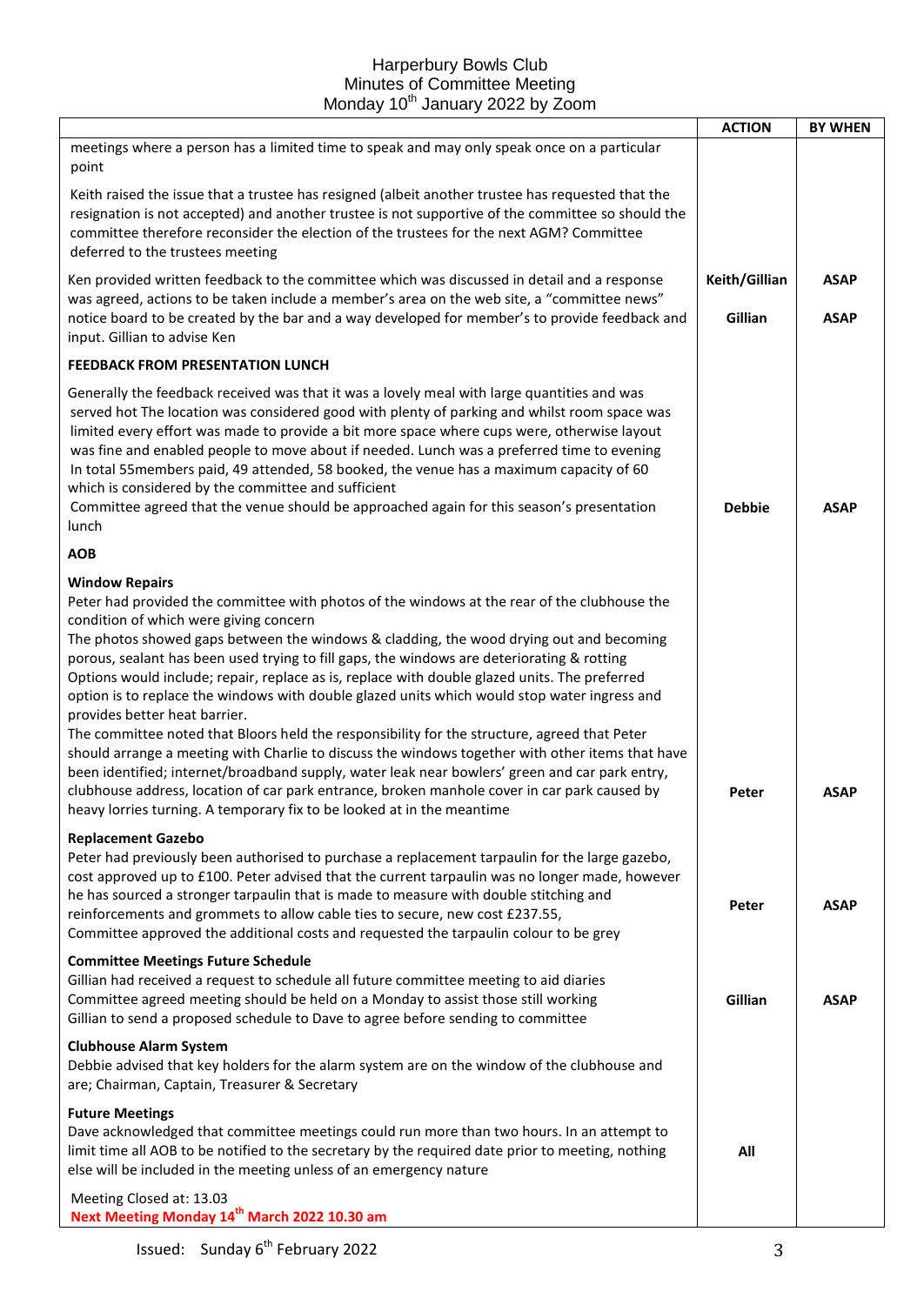INTENTIONALLY LEFT BLANK